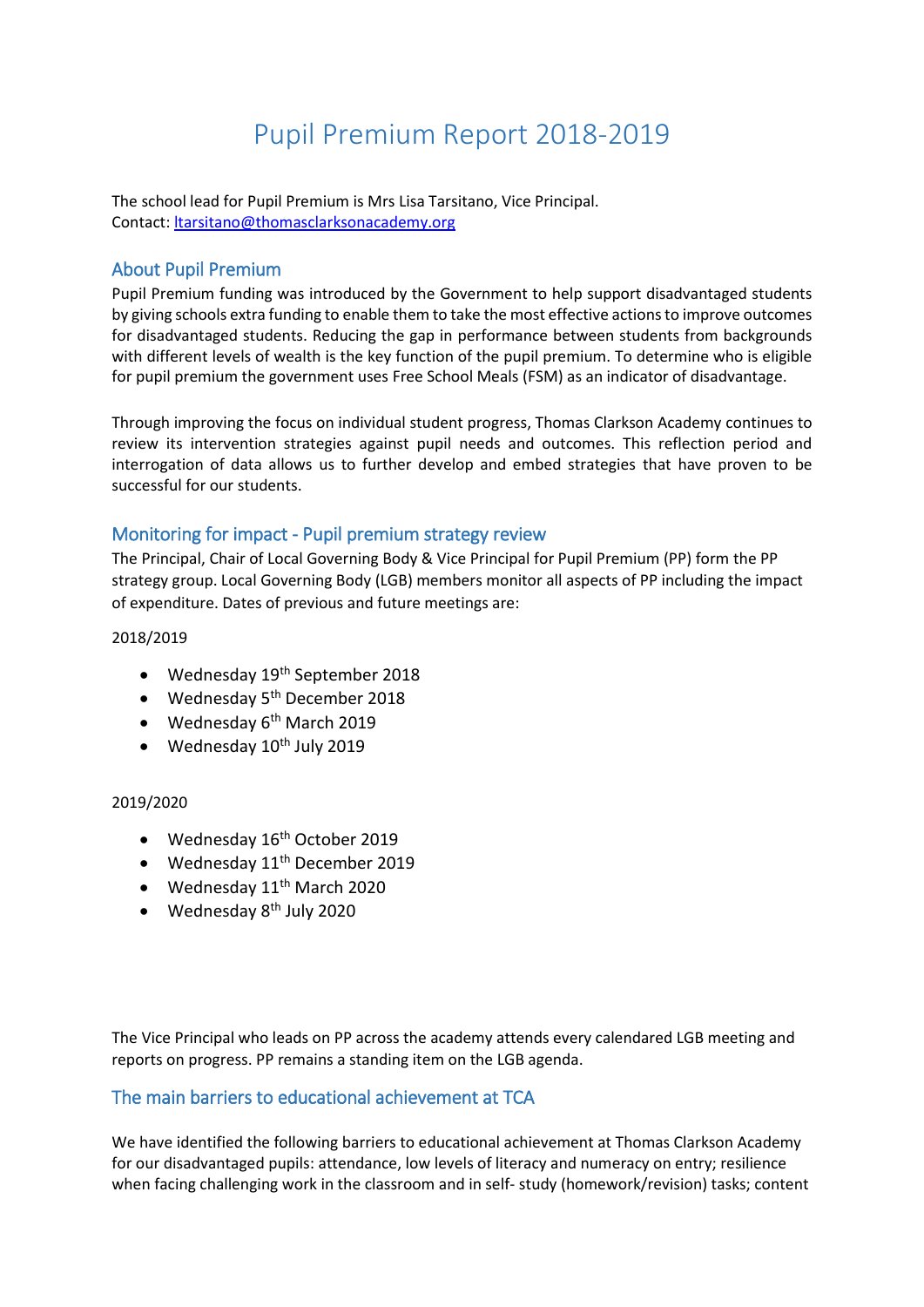of reformed GCSE specifications – now across all subjects and low aspirations. These areas remain a key focus of whole school improvement in 2018/2019.

## The Ethos behind Pupil Premium Interventions

The purpose of PP funding is to ensure that those students from a less privileged socio-economic background (defined initially by their eligibility for Free School Meals at any time in the last six years) are achieving similar levels of academic progress as non-PP students. The academy is allocated an amount each April by the Education and Skills Funding Agency depending on the number of PP students on-roll as at the January census. It is then up to the Academy to decide where this money is best spent to have the maximum impact on overall student achievement.

We recognise at TCA that whilst academic progress is the end result, our students also need and benefit hugely from activities which enhance their social, emotional and cultural capital. We believe that this holistic approach to producing a well-rounded, responsible citizen is a major part of our responsibilities as an academy before sending our young people out into the world beyond secondary school.

To that end, we spread the PP funding we receive across a spectrum of interventions and activities, based on need, in order to maximise its impact. These focus both on academic progress as well as broadening the longer-term horizons of our students as they journey towards adulthood.

The BWT PP Policy: can be found following the link: [http://www.brookewestontrust.org/\\_files/1E85831B4373722A2235D9FAEC8D98C8.pdf](http://www.brookewestontrust.org/_files/1E85831B4373722A2235D9FAEC8D98C8.pdf)

A comprehensive review of the impact of pupil premium spending has taken place and expenditure has been aligned to areas of need and where impact can be demonstrated.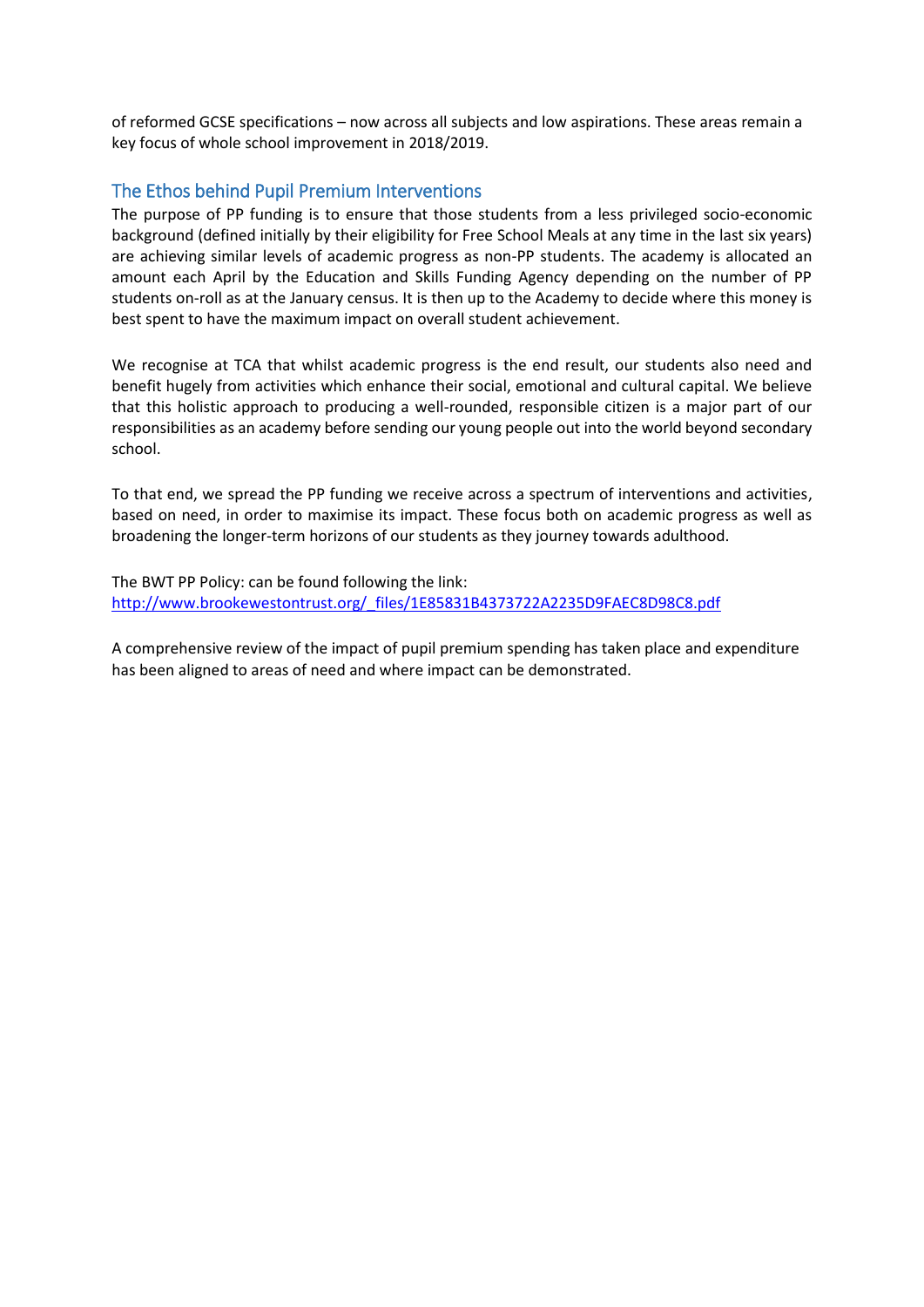# TCA's Pupil Premium allocation for 2018-2019

The total Pupil Premium grant for 2018/2019 was £385518. The actual spend for PP support across the academy for 2018-2019 was is £397326. The interventions and support listed below were deemed vitally important for our PP students and as such the Principal supported the difference in income and expenditure from other budgets across the academy as deemed appropriate. See below:

|     | Interventions                                               | Predicted<br>Spend |
|-----|-------------------------------------------------------------|--------------------|
| 1.  | Attendance                                                  | 32124              |
| 2.  | Specialist HLTA small group support                         | 53128              |
| 3.  | <b>CEIAG</b> support                                        | 10984              |
| 4.  | Session 5 and intervention staff costs                      | 32501              |
| 5.  | Study and revision workshops, Saturdays and school holidays | 24682              |
| 6.  | ALG curriculum                                              | 43168              |
| 7.  | Enrichment - session 5                                      | 4750               |
| 8.  | Access support - student transport                          | 44297              |
| 9.  | VP for Outcomes & RSLs                                      | 109874             |
| 10. | Additional support for EAL students and parents             | 10304              |
| 11. | <b>Sundry Pupil Support</b>                                 | 31514              |
|     | Total                                                       | 397326             |

#### **Pupil Premium Predicted Expenditure 2018-2019**

A number of strategies were put into place to improve student outcomes across the academic year:

| Strategy                                  | Review                                                                                                                                    | Continue 2019/20?                                                                                                            |
|-------------------------------------------|-------------------------------------------------------------------------------------------------------------------------------------------|------------------------------------------------------------------------------------------------------------------------------|
| Attendance                                | The added capacity in<br>attendance has created<br>some important family links<br>which has developed<br>academy/family<br>relationships. | Yes - attendance to<br>continue focusing on PP<br>students to ensure<br>attendance moves towards<br>meeting academy targets. |
| 2. Specialist HLTA small<br>group support | Results in Maths show a<br>positive increase as a result<br>of the small group work we<br>were able to offer in Year<br>11.               | Yes – expand upon the<br>small group support across<br>the academy by taking on<br>additional staff                          |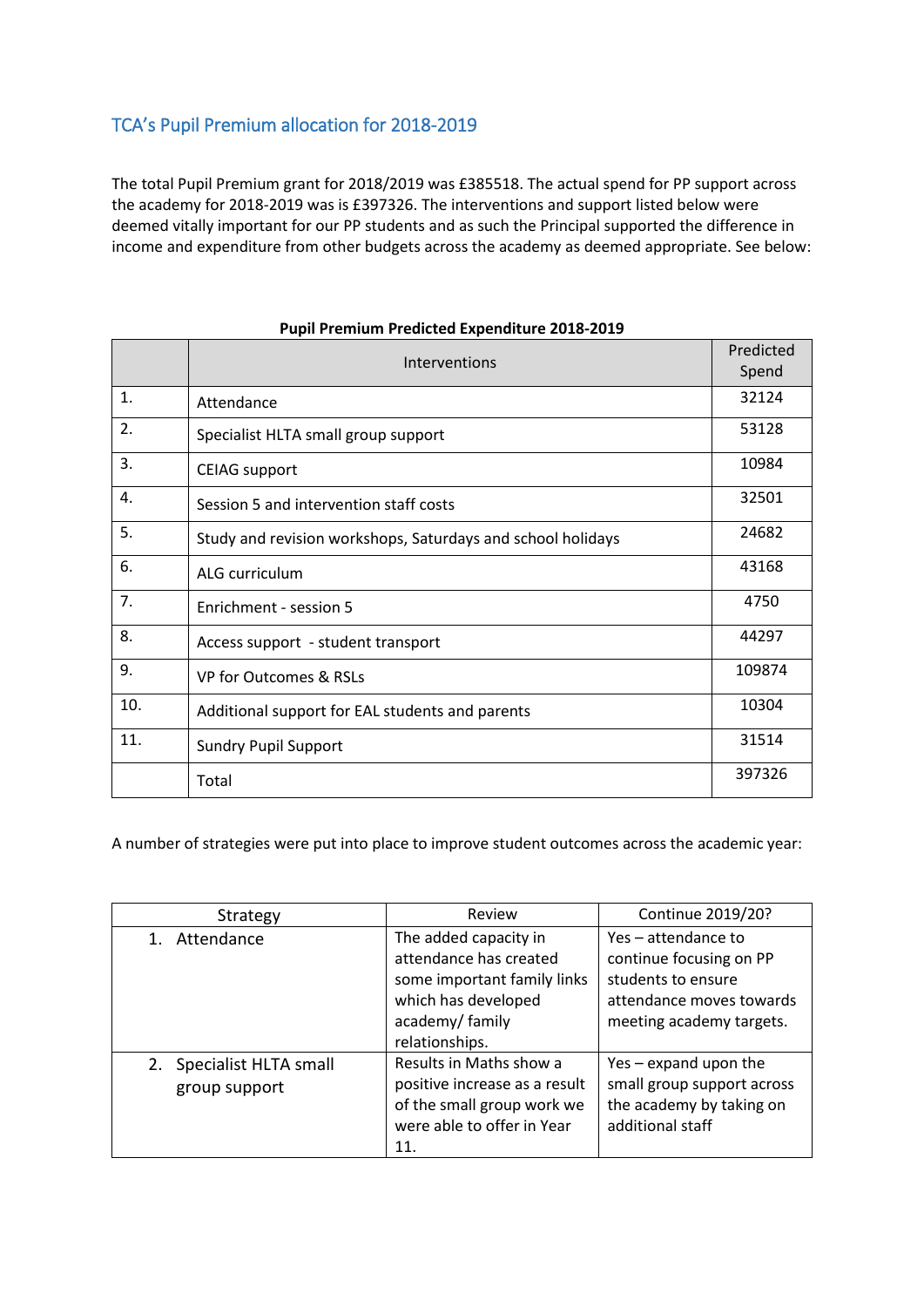| 3. CEIAG Support                                                        | All PP students were given<br>priority interviews to<br>ensure they made<br>appropriate and<br>aspirational Post 16<br>applications. PP students<br>were provided with<br>numerous opportunities to<br>visit places of work,<br>universities and industry. | Yes-continue to find<br>opportunities for PP<br>students to visit industry<br>and experience different<br>options for Post 16.<br>Continue to build in CEIAG<br>opportunities during<br>collapsed time, such as<br>'Grab a Grade'. Add<br>capacity into this post to<br>further develop<br>opportunities possible<br>across the academy |
|-------------------------------------------------------------------------|------------------------------------------------------------------------------------------------------------------------------------------------------------------------------------------------------------------------------------------------------------|-----------------------------------------------------------------------------------------------------------------------------------------------------------------------------------------------------------------------------------------------------------------------------------------------------------------------------------------|
| 4. Session 5 and Intervention<br>staff costs                            | Small group intervention<br>took place across the week,<br>across the academic year.<br>Staff to student ratios were<br>small, which meant<br>students received more<br>attention to help move<br>their learning on quicker                                | Yes - continue to use data<br>to assign and create the<br>Session 5 timetable. Build in<br>opportunities for other year<br>groups to take part in<br>intervention through tutors<br>during the school day.                                                                                                                              |
| 5.<br>Study and revision<br>workshops, Saturdays and<br>school holidays | All Year 11 and Year 10 PP<br>students took part in a 'how<br>to revise' workshop -<br>positive feedback from the<br>students. An intensive<br>weekend and holiday<br>programme was in place to<br>support revision and<br>examination preparation         | Look for different options<br>of delivery for the revision<br>workshops. Continue to run<br>the weekend and holiday<br>sessions as data led<br>throughout the academic<br>year, ensuring that Year 12<br>and 13 are included.                                                                                                           |
| 6. ALG Curriculum                                                       | Students made enough<br>progress through Year 7 to<br>be reintegrated into<br>mainstream before the end<br>of Year 7.                                                                                                                                      | Yes - use the KS2 data in<br>July to inform the priority<br>grouping for ALG. Ensure<br>data is reviewed regularly<br>and students move into<br>mainstream as soon as they<br>are able to access it.                                                                                                                                    |
| 7. Enrichment - Session 5                                               | Students were able to take<br>part in various Sports and<br>Arts enrichment clubs as<br>well as took part in a trust<br>'bake off', 'War Hammer'<br>clubs and trips to name a<br>few.                                                                      | Yes – add capacity to<br>ensure a full enrichment<br>curriculum is available for<br>all students during Session<br>5 time.                                                                                                                                                                                                              |
| 8.<br>Access support – student<br>transport                             | The Waterleas transport<br>continues to help support<br>our most vulnerable<br>students get to and from<br>school safely. Our P5<br>transport ensures those<br>who are taking part in                                                                      | $Yes - it$ is important to<br>continue providing<br>transport where possible so<br>that this is not a barrier to<br>learning.                                                                                                                                                                                                           |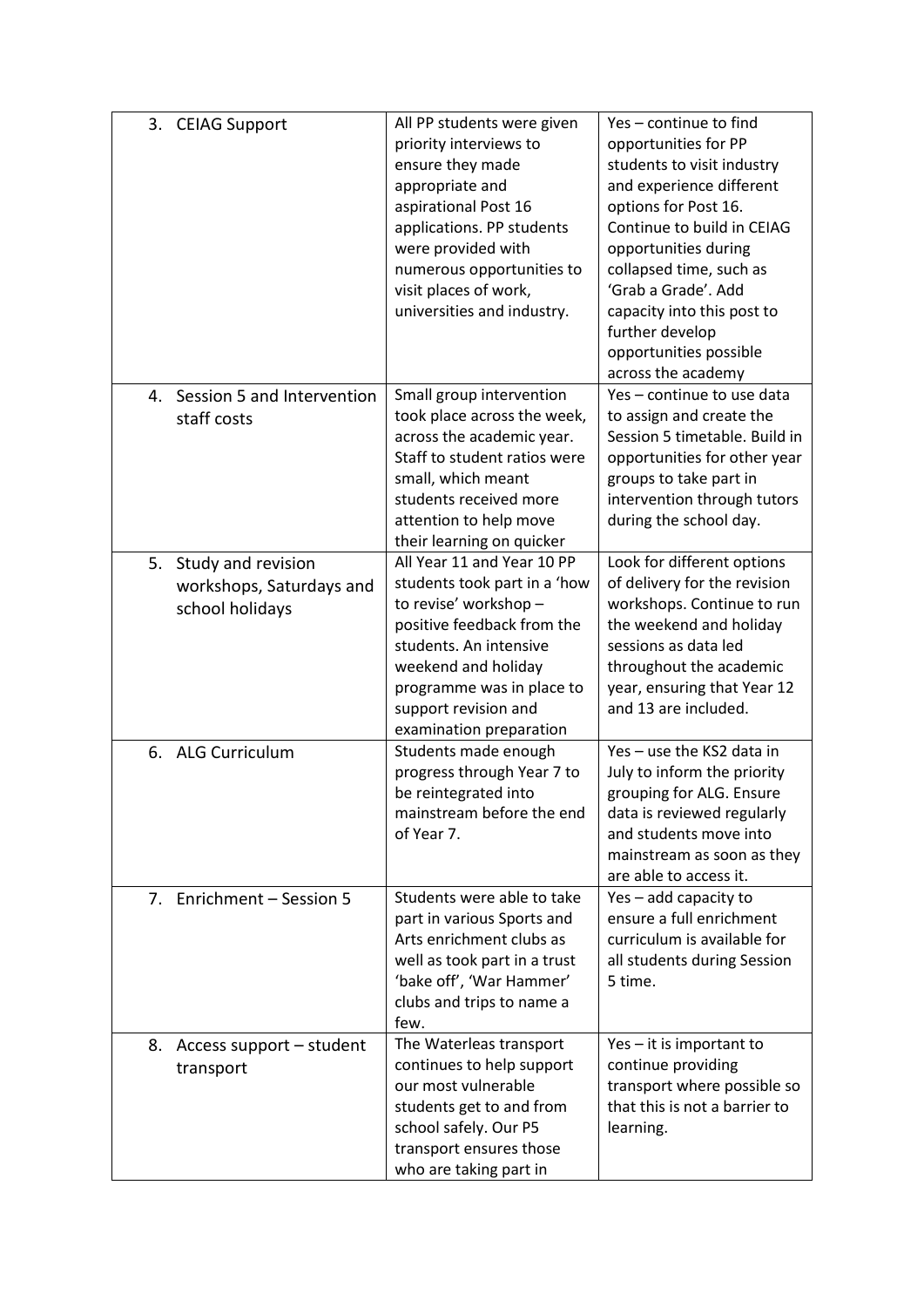|                                                        | extracurricular activities are<br>not disadvantaged by<br>transport barriers                                                                                                                                    |                                                                                                                                                                                                        |
|--------------------------------------------------------|-----------------------------------------------------------------------------------------------------------------------------------------------------------------------------------------------------------------|--------------------------------------------------------------------------------------------------------------------------------------------------------------------------------------------------------|
| 9. VP for Outcomes & RSLs                              | This team have continued<br>to lead the improvement<br>drive.                                                                                                                                                   | Yes - add capacity in this so<br>that we have a separate RSL<br>for each year group. We will<br>copy the Year 11 RSL model<br>across the whole academy<br>so that we have a greater<br>impact quicker. |
| 10. Additional support for EAL<br>students and parents | We have been able to<br>support our EAL students<br>by providing intensive<br>English to help with<br>integration into the<br>mainstream curriculum.<br>This continues to ensure<br>that they meet targets set. | Yes - we seek to continue<br>to add capacity to support<br>our EAL community.                                                                                                                          |
| 11. Sundry pupil support                               | We have used this money<br>to ensure all PP students<br>have access to equipment<br>and resources needed to<br>fully access the curriculum.                                                                     | Yes – we will continue to<br>review each PP need on an<br>individual basis to ensure<br>that our students are not at<br>a disadvantage which will<br>lead to a social or academic<br>barrier.          |

As a result of the strategies we have been able to put into place with the funding, we have seen a continued improving three year trend of attainment and progress in our Pupil Premium students.

|           | Attainment 8 | Progress 8 | 4 Basics | 5 Basics |
|-----------|--------------|------------|----------|----------|
| 2018/2019 | 35.53        | $-0.20$    | 39%      | 22.1%    |
| 2017/2018 | 32.69        | $-0.28$    | 31.1%    | 17.6%    |
| 2016/2017 | 32.17        | $-0.52$    | 27.8%    | 17.7%    |

# TCA's Pupil Premium allocation for 2019-2020

Early indication shows the amount for 2019-2020, as advised by the ESFA (Education and Skills Funding Agency) is circa £35710.

We intend to continue to spend the funding on academic interventions which improve outcomes for students. Following an internal impact assessment of the 2018-2019 spending, we have budgeted to continue with the intervention 1 to 11 listed above. A detailed breakdown of our planned expenditure for 2019-2020 is available on the TCA website:

<https://www.thomasclarksonacademy.org/attachments/download.asp?file=488&type=pdf>